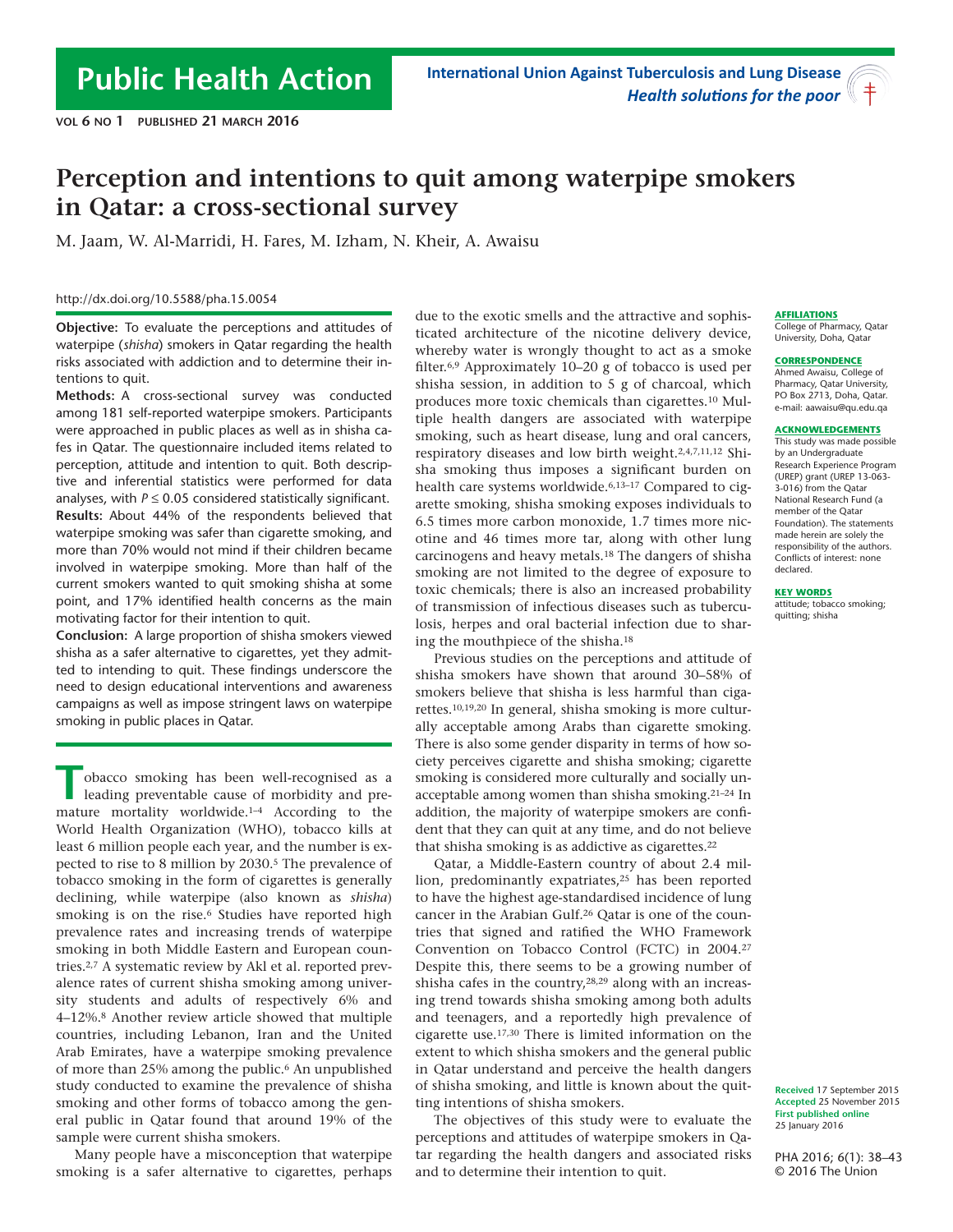### **METHODS**

#### *Study design*

A community-based, cross-sectional, descriptive study was conducted using face-to-face interviews with a piloted questionnaire.

#### *Ethical approval*

The study was approved by the Qatar University Institutional Review Board, Doha, Qatar. Only participants who provided written or verbal informed consent participated in the study. This dual consent strategy was used to cater for respondents with low or no literacy skills. Respondents were informed about the voluntary nature of the study and were assured of the confidentiality and anonymity of the data obtained.

#### *Study population and setting*

This study was part of a larger project aimed at determining the prevalence of shisha smoking and other forms of tobacco use among the general public in Qatar and to assess the perceptions of those who self-reported that they smoked shisha. To determine the prevalence of shisha smoking, a sample of 1000 respondents was randomly approached by the researchers from July to October 2013 in public places in Qatar, including shisha cafes and popular shopping malls. Participants included in the study were adults aged  $\geq 18$  years who had lived in Qatar for at least one year. Individuals who did not meet these criteria (based on the demographics section of the questionnaire) were excluded from the study. Of the 1000 respondents interviewed, 181 admitted to current shisha smoking and consented to proceed further by answering additional sections of the questionnaire pertaining to smoking attitude and intention to quit. The sample size was based on the 181 respondents who admitted to current waterpipe smoking.

#### *Questionnaire development and validation*

The questionnaire was developed based on an extensive review of the literature on the prevalence of shisha smoking and on public attitudes towards shisha smoking conducted elsewhere,19–22,24,31 as well as by an iterative process among the researchers. The questionnaire was comprised of three major sections, with 55 items related to the demographic profile of the respondents; attitudinal items aimed at eliciting information pertaining to the respondents' perceptions of waterpipe smoking; and items relating to intention to quit. The attitude-related options were given a score from 1 to 5 whereby the 'strongly agree' option was assigned a score of 5 and 'strongly disagree' was assigned a score of 1.

The questionnaire was evaluated for face and content validity by three purposively selected external academic researchers with extensive experience in tobacco-related research and survey instrument development. Appropriate modifications of the survey instrument were undertaken based on the experts' opinions. The readability, clarity and completion time of the questionnaire was determined by piloting among four respondents (two shisha smokers and two non-smokers). The final instrument was translated from English into Arabic using standardised forward-backward and reconciliation processes.

#### *Data analysis*

Descriptive and inferential data analyses were performed using the Statistical Package for Social Sciences (IBM SPSS® Statistics, version 21.0; IBM Corp, Armonk, NY, USA). The level of significance was set at  $P \le 0.05$ . For the attitude towards shisha smoking section, each statement had five response options covering the extent of agreement. The scores of all the attitudinal statements were summed for every participant to determine their degree of attitude and perception. Reverse scoring was used whenever a statement was negatively worded.

## **RESULTS**

Most shisha smokers in the sample were male  $(79\%, n = 143)$ , aged 26–35 years (46%, *n* = 82), of non-Qatari nationality (94%, *n*  $= 169$ ), and were not on long-term medication (89%,  $n = 160$ ). Details of the respondents' baseline characteristics and attitude scores are provided in Table 1.

Of all the shisha smokers,  $39\%$  ( $n = 70$ ) reported that they never smoked cigarettes, while 37% (*n* = 68) reported current cigarette smoking. A high proportion of the shisha smokers had started smoking between the ages of 18 and 22 years (37%, *n* = 68), followed by those who initiated between the ages of 13 and 17 years (22%,  $n = 39$ ). The reasons for smoking shisha are represented in the Figure; the most commonly reported reasons were the taste, and socialising with others.

Most respondents  $(37\%, n = 67)$  smoked on a monthly basis and  $25\%$  ( $n = 45$ ) on a weekly basis. The majority of the respondents (72%, *n* = 130) smoked in shisha cafes, mostly (66%, *n* = 119) with their friends. Around 22% (*n* = 39) reported that they sometimes smoked shisha when children were around, whereas 51% (*n* = 92) did not have a member in their household who smoked shisha.

A summary of the attitudinal statements is provided in Table 2. A large percentage of the respondents (44%, *n* = 79) viewed shisha as a safer alternative to cigarettes. More than half (65%, *n* = 121) believed that shisha was more addictive than cigarettes. Although 72%  $(n = 130)$  of the shisha smokers would allow their children to smoke shisha, 92% (*n* = 166) agreed that there should be an age restriction on shisha smoking. Over 33% (*n* = 60) reported that shisha smoking is more culturally acceptable than cigarettes, and  $45\%$  ( $n = 81$ ) agreed that it is acceptable for women to smoke shisha. As regards the health aspects, 77% (*n* = 138) of the participants believed that shisha could be harmful to the people around them; 79%  $(n = 142)$  believed that it could worsen lung diseases such as asthma and 70% (*n* = 128) believed that it could cause lung cancer (Table 2).

Comparing male and female smokers with respect to some specific statements (Table 3), we found that only 8% (*n* = 3) of female smokers agreed with the statement 'I would accept it if my spouse smoked shisha'; however, 62% (*n* = 88) of the male smokers agreed with the same statement, indicating a significant difference between the sexes ( $P < 0.001$ ). Other statements did not show significant sex-based differences. Similarly, level of education did not affect the attitude score for the health effects of shisha (statements 14–17).

Attitudes toward intention to quit are provided in Table 4. Almost half of the participants  $(48\%, n = 85)$  were very confident about quitting shisha and 54% (*n* = 98) had the intention to quit at some point, with only 22% (*n* = 39) intending to quit within one month. Spare time was considered a barrier to quitting (22%,  $n = 38$ ). However, 37% ( $n = 64$ ) of participants agreed that there are no barriers to quitting shisha smoking.

#### **DISCUSSION**

To determine how to address the increasing trend in shisha smoking and to design effective interventions, it is essential to understand how shisha smokers perceive this behaviour and their intentions to quit. This study has demonstrated that a large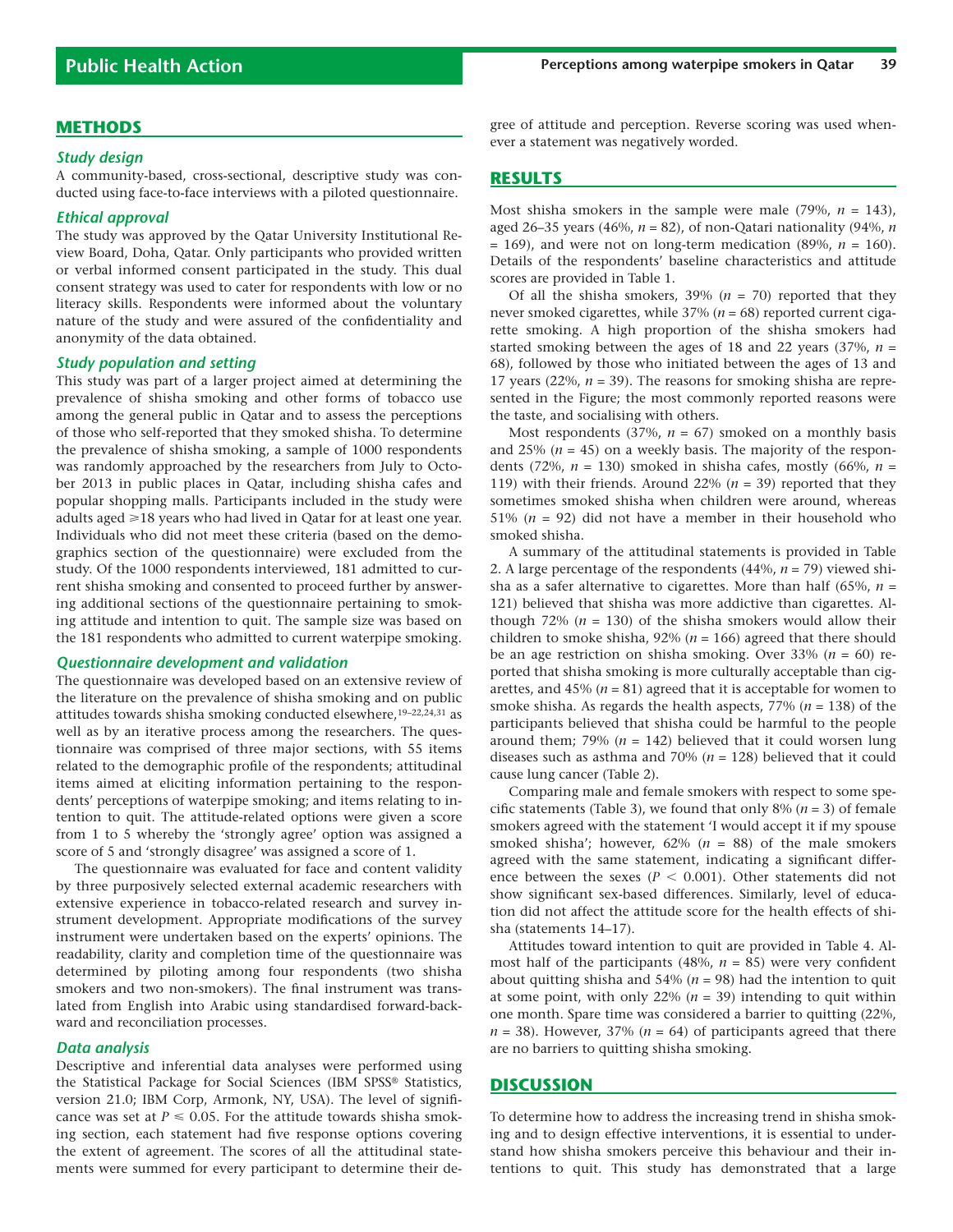|                            |            | Total attitude         |           |
|----------------------------|------------|------------------------|-----------|
| Respondent characteristics | n(%)       | score mean<br>$\pm$ SD | P value   |
| Sex                        |            |                        | 0.009     |
| Male                       | 143 (79)   | $42.5 \pm 8.9$         |           |
| Female                     | 38 (21)    | $46.8 \pm 8.8$         |           |
| Age, years*                |            |                        | 0.015     |
| $18 - 25$                  | 64 (35.4)  | $44.8 \pm 9.3$         |           |
| $26 - 35$                  | 82 (45.3)  | $44.0 \pm 8.7$         |           |
| $36 - 45$                  | 26(14.4)   | $38.2 \pm 8.6$         |           |
| >45                        | 8(4.4)     | $44.0 \pm 8.3$         |           |
| Nationality                |            |                        | 0.532     |
| Qatari                     | 12(6.6)    | $45.0 \pm 9.8$         |           |
| Non-Qatari                 | 169 (93.4) | $43.3 \pm 9.0$         |           |
| Job status                 |            |                        | 0.050     |
| Employed                   | 131 (72.4) | $42.6 \pm 9.0$         |           |
| Unemployed                 | 50 (27.6)  | $45.5 \pm 8.8$         |           |
| Marital status             |            |                        | 0.037     |
| Married                    | 74 (40.9)  | $42.1 \pm 8.8$         |           |
| Single                     | 106 (58.6) | $44.5 \pm 9.0$         |           |
| Widowed                    | 1(0.6)     | $27.0 \pm 0.0$         |           |
| <b>Education level</b>     |            |                        | $<$ 0.001 |
| Primary                    | 1(0.6)     | $36.0 \pm 0.0$         |           |
| Middle school              | 2(1.1)     | $43.0 \pm 2.8$         |           |
| High school                | 28 (15.5)  | $38.7 \pm 7.3$         |           |
| Diploma                    | 21 (11.6)  | $40.6 \pm 10.3$        |           |
| Bachelor degree            | 108 (59.7) | $43.8 \pm 8.5$         |           |
| Master degree              | 18(9.9)    | $49.6 \pm 8.7$         |           |
| Doctoral degree            | 3(1.7)     | $57.0 \pm 2.1$         |           |
| Have children <sup>†</sup> |            |                        | 0.003     |
| Yes                        | 56 (74.7)  | $43.7 \pm 8.8$         |           |
| No                         | 19(25.3)   | $37.0 \pm 7.2$         |           |
| <b>Medical conditions</b>  |            |                        |           |
| <b>Diabetes</b>            |            |                        | 0.700     |
| Yes                        | 7(3.9)     | $44.7 \pm 10.5$        |           |
| No                         | 174 (96.1) | $43.4 \pm 9.0$         |           |
| Asthma                     |            |                        | 0.481     |
| Yes                        | 5(2.8)     | $40.6 \pm 10.3$        |           |
| No                         | 176 (97.2) | $43.5 \pm 9.01$        |           |
| Hypertension               |            |                        | 0.078     |
| Yes                        | 5(2.8)     | $36.4 \pm 4.9$         |           |
| No                         | 176 (97.2) | $43.6 \pm 9.1$         |           |
| Dyslipidaemia              |            |                        | $<$ 0.001 |
| Yes                        | 3(1.7)     | $37.7 \pm 0.58$        |           |
| <b>No</b>                  | 178 (98.3) | $43.5 \pm 9.1$         |           |
| On long-term medication    |            |                        | 0.107     |
| Yes                        | 21 (11.6)  | $40.4 \pm 9.1$         |           |
| No                         | 160 (88.4) | $43.8 \pm 9.0$         |           |

**TABLE 1** Demographic characteristics and attitude scores among shisha smokers in Qatar (*n* = 181)

\* One missing value.

† 106 participants did not answer this question as they were single.

SD = standard deviation.

proportion of waterpipe smokers in Qatar have misconceptions about the health risks of this type of addiction compared with cigarette smoking and possess negative attitudes towards the practice. The results of our study show that the average age at starting shisha smoking was between 13 and 22 years. This is similar to results published in a review article that stated that most shisha smokers started the habit after their nineteenth birthday, with 10–18% of smokers starting between the ages of 13 and 15 years.<sup>11</sup> Children tend to view their parents as role models,<sup>32,33</sup> and such perceptions can result in children and young adults trying this new experience that can then turn into a habit. Children are a vulnerable group, and this behaviour can worsen respiratory diseases, including asthma and upper respiratory infections.

A study conducted in Syria reported an average age at starting shisha smoking of respectively 19 and 21 years among males and females,23 suggesting that shisha smokers have similar characteristics, regardless of country of residence. As with other studies,3,7,21,22 we noted an increase in shisha smoking among females compared with cigarette smoking. This may reflect the social acceptance of this kind of tobacco use. This is of concern, nevertheless, especially knowing the dangers associated with this type of addiction, which may indicate the need to address tobacco smoking with a special focus on shisha smoking among females.

A large proportion of the shisha smokers in the current study were unaware of the dangers associated with the habit and considered it a better alternative to cigarette smoking. This is consistent with other studies,19,20,24,31,34 and requires direct intervention from the health authorities to address this gap in knowledge and related misconceptions.

There was a clear impact between the sexes on attitude score. Our data suggest a disparity between the sexes in how shisha smoking was perceived by smokers, with female smokers demonstrating an overall more positive attitude than male smokers towards shisha; more females would mind if their spouses smoked shisha and perceived that it was not acceptable for women to smoke shisha even though they were smokers themselves. In contrast, men did not mind their spouse smoking a waterpipe, and found it acceptable for women to smoke shisha. Although this may reflect the cultural backgrounds of the participants, further studies may be needed to investigate the reasons behind these findings.

Looking at the statement pertaining to allowing children to smoke, the results showed that 72% of participants agreed with the statement. Participants might have understood the question as to whether they would not mind their children smoking in the future once they are grown up, which could reflect a problem with the way the question was worded. We therefore advise caution with respect to this response. As children of shisha-smoking parents have a greater tendency to be smokers themselves, as demonstrated in previous studies, it is alarming to note such a response to the statement.35 This may certainly contribute to the increasing trend in shisha smoking and should be addressed.

Regarding intention to quit and motivation, the majority of the smokers were confident that they could quit smoking. However, they did not seem to have the intention to quit within the next 6 months. This is similar to studies conducted in the USA and Syria, in which shisha smokers were also confident about being able to quit, yet did not intend to do so.24,31,34 Almost half of our participants had tried quitting smoking at least once, and stated that the most motivating reason for their attempts was health concerns. The majority stated that there was no challenge to quitting, although some identified free time as the most significant challenge. Shisha smokers in general do not seem to find major challenges in quitting.<sup>24</sup>

The Global Adult Tobacco Survey (GATS), published by the WHO in 2013, showed a prevalence in Qatar of tobacco smoking (waterpipe and cigarettes) of 12.1%.36 This might be an underestimation, as only one member represented each household. Our results show that multiple people in one house were shisha smok-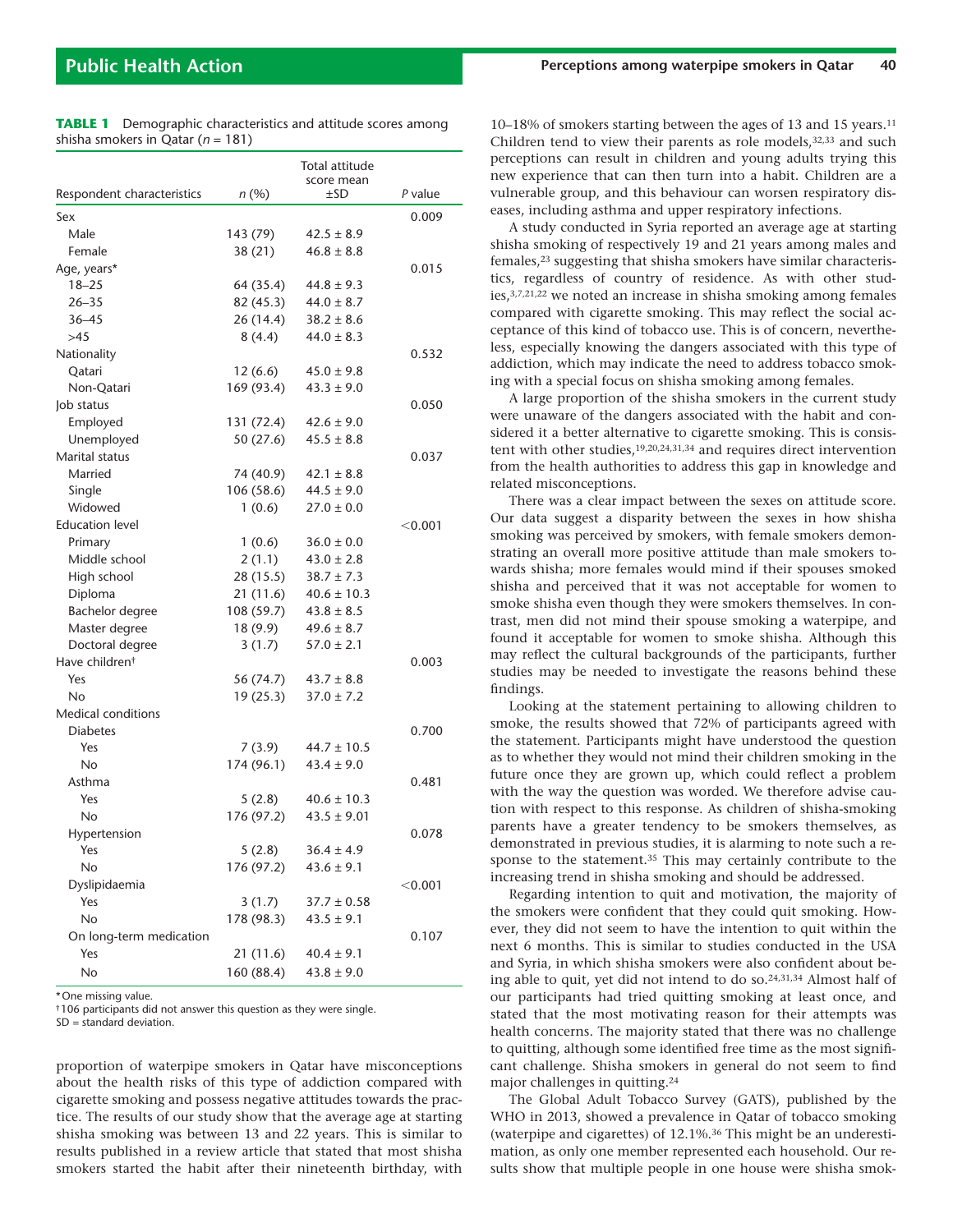

**FIGURE** Reported reasons for smoking shisha. Representation of results in percentages for multiple answer question 'Why do you smoke shisha?'

|  | <b>TABLE 2</b> Attitudes and perceptions towards the health risks of shisha among shisha smokers in Qatar ( $n = 181$ ) |  |  |  |  |  |  |  |  |  |  |
|--|-------------------------------------------------------------------------------------------------------------------------|--|--|--|--|--|--|--|--|--|--|
|--|-------------------------------------------------------------------------------------------------------------------------|--|--|--|--|--|--|--|--|--|--|

|              |                                                                                     | Total number of shisha smoker participants ( $n = 181$ ) |               |                 |                         |                              |
|--------------|-------------------------------------------------------------------------------------|----------------------------------------------------------|---------------|-----------------|-------------------------|------------------------------|
|              | To what extent do you agree or disagree with the following statements               | Strongly<br>agree<br>n(%)                                | Agree<br>n(%) | Neutral<br>n(%) | <b>Disagree</b><br>n(%) | Strongly<br>disagree<br>n(%) |
| $\mathbf{1}$ | Shisha is safer for my health than cigarette smoking                                | 29 (16)                                                  | 50(27.6)      | 27(14.9)        | 61(33.7)                | 14(7.7)                      |
| 2            | Shisha is less addictive than cigarettes                                            | 8(4.4)                                                   | 36(19.9)      | 20(11.0)        | 84 (46.4)               | 33(18.2)                     |
| 3            | am addicted to shisha smoking*                                                      | 43 (23.9)                                                | 78 (43.3)     | 26(14.4)        | 26(14.4)                | 7(3.9)                       |
| 4            | Shisha smoking is more culturally acceptable by my family than cigarette<br>smoking | 23 (12.7)                                                | 37(20.4)      | 35(19.3)        | 72 (39.8)               | 14(7.7)                      |
| 5            | It is acceptable for women to smoke shisha                                          | 41(22.7)                                                 | 40(22.1)      | 32(17.7)        | 56 (30.9)               | 12(6.6)                      |
| 6            | I would accept it if my spouse smoked shisha                                        | 57 (31.5)                                                | 34 (18.8)     | 24 (13.3)       | 53 (29.3)               | 13(7.2)                      |
| 7            | I would allow my children to smoke shisha                                           | 78 (43.1)                                                | 52(28.7)      | 23(12.7)        | 20(11.0)                | 8(4.4)                       |
| 8            | Many people find my habit of smoking shisha unacceptable                            | 14(7.7)                                                  | 59 (32.6)     | 38(21.0)        | 56 (30.9)               | 14(7.7)                      |
| 9            | Serving shisha to quests is acceptable                                              | 23(12.7)                                                 | 56 (30.9)     | 39(21.5)        | 53(29.3)                | 10(5.5)                      |
| 10           | I would encourage others to smoke shisha with me                                    | 38(21.0)                                                 | 71(39.2)      | 28 (15.5)       | 38 (21.0)               | 6(3.3)                       |
| 11           | Shisha smoking is becoming more popular                                             | 3(1.7)                                                   | 10(5.5)       | 18(9.9)         | 89 (49.2)               | 61(33.7)                     |
| 12           | There should be age restrictions for shisha smoking in cafes                        | 100(55.2)                                                | 66 (36.5)     | 8(4.4)          | 6(3.3)                  | 1(0.6)                       |
| 13           | Shisha smoking can cause lung cancer*                                               | 67(37.2)                                                 | 61 (33.9)     | 40(22.2)        | 11(6.1)                 | 1(0.6)                       |
| 14           | Shisha smoking can cause other types of cancers                                     | 52 (28.7)                                                | 68 (37.6)     | 47(26.0)        | 14(7.7)                 | 0(0)                         |
| 15           | Shisha can worsen lung diseases such as asthma                                      | 58 (32.0)                                                | 84 (46.4)     | 29(16.0)        | 8(4.4)                  | 2(1.1)                       |
| 16           | Shisha can cause heart diseases                                                     | 58 (32.0)                                                | 70 (38.7)     | 40 (22.1)       | 11(6.1)                 | 2(1.1)                       |
| 17           | Shisha smoking is harmful to people around me                                       | 64 (35.4)                                                | 74 (40.9)     | 30(16.6)        | 10(5.5)                 | 3(1.7)                       |

\* Data missing.

#### **TABLE 3** Sex differences by attitude statements among shisha smokers in Qatar (*n* = 181)

|                                              | Males<br>$(n = 143)$ |              | Females<br>$(n = 38)$ |              |           |  |
|----------------------------------------------|----------------------|--------------|-----------------------|--------------|-----------|--|
| Statement                                    | SA/A<br>n(%)         | SD/D<br>n(%) | SA/A<br>n(%)          | SD/D<br>n(%) | $P$ value |  |
| I am addicted to shisha smoking              | 93 (65.0)            | 26(18.2)     | 28(73.7)              | 7(23.7)      | 0.111     |  |
| It is acceptable for women to smoke shisha   | 75 (52.4)            | 42 (29.4)    | 6(15.8)               | 26(68.4)     | < 0.001   |  |
| I would accept it if my spouse smoked shisha | 88 (61.5)            | 36(25.2)     | 3(7.9)                | 28 (78.9)    | < 0.001   |  |
| I would allow my children to smoke shisha    | 114(79.7)            | 16(11.2)     | 16(42.1)              | 12(31.6)     | < 0.001   |  |

Percentage calculations included the option of neutral.

 $SA =$  strongly agree;  $A =$  agree;  $SD =$  strongly disagree;  $D =$  disagree.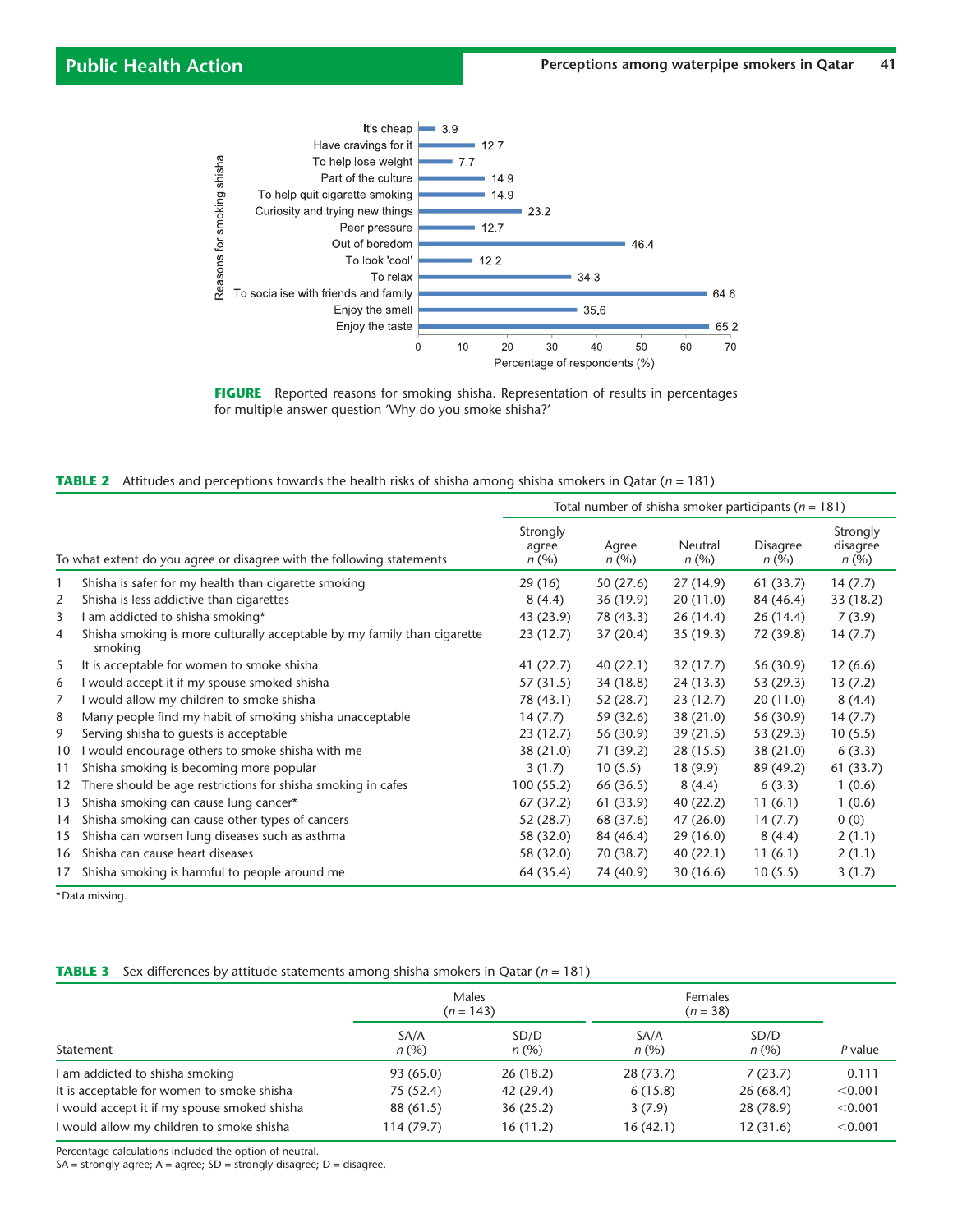**TABLE 4** Attitude towards motivation and intention to quit among shisha smokers in Qatar (*n* = 181)

|                                                                                        | n(%)      |
|----------------------------------------------------------------------------------------|-----------|
| How would you rate your confidence that you could quit<br>shisha smoking at any time?* |           |
| Not at all confident                                                                   | 13(7.3)   |
| A little confident                                                                     | 35 (19.6) |
| Moderately confident                                                                   | 46 (25.7) |
| Very confident                                                                         | 85 (47.5) |
| Do you have the intention to quit shisha smoking?                                      |           |
| Yes                                                                                    | 98 (54.1) |
| No (will be N/A for following question)                                                | 83 (45.9) |
| When do you intend to quit shisha?                                                     |           |
| Within one month                                                                       | 39(21.5)  |
| 1–6 months                                                                             | 30(16.6)  |
| $>6$ months                                                                            | 29(16.0)  |
| N/A                                                                                    | 83 (45.9) |
| Did you try quitting shisha before?                                                    |           |
| Yes, once                                                                              | 34 (18.8) |
| Yes, a couple of times                                                                 | 49 (27.1) |
| No, never (will be N/A for following question)                                         | 98 (54.1) |
| What is the main motivation that made you try quitting?                                |           |
| Health problems                                                                        | 30(16.6)  |
| Family                                                                                 | 11(6.1)   |
| Friends                                                                                | 9(5.0)    |
| Lack of time                                                                           | 16(8.8)   |
| Religious                                                                              | 11(6.1)   |
| Others                                                                                 | 6(3.3)    |
| N/A                                                                                    | 98 (54.1) |
| What do you think is the main barrier for quitting shisha? <sup>†</sup>                |           |
| Friends                                                                                | 26 (14.8) |
| Family                                                                                 | 7(4.0)    |
| Addiction                                                                              | 16(9.1)   |
| Free time                                                                              | 38(21.6)  |
| Fear of stress                                                                         | 15(8.5)   |
| No barriers                                                                            | 64 (36.4) |
| Others                                                                                 | 10(5.7)   |

\* 2 had data missing.

† 5 had data missing.

 $N/A$  = not applicable.

ers. Moreover, this habit is perceived as a social norm, in which friends and family share a shisha session.

To our knowledge, this study is the first to assess the perception, attitudes and intentions to quit among shisha smokers in Qatar. Among the major limitations of this study are the ability to approach some of the respondents directly from targeted shisha cafes and the generally small sample size that was selected based on convenience. Moreover, there was a probable association between different ethnic groups and shisha smoking<sup>37</sup> that was not measured in this study and might have influenced the current findings.

#### **CONCLUSION**

A significant proportion of shisha smokers in Qatar have negative perceptions and attitudes towards the harmful effects of shisha compared with cigarette smoking. The most commonly reported motivation for quitting was the perception of health risks or having a health problem, which suggests that shisha smokers were aware of the health dangers. Implementing educational interventions in the country to improve knowledge and change attitudes towards shisha smoking is recommended. Finally, development and enforcement of policies banning waterpipe smoking in public places, including restaurants, are needed in Qatar.

#### *References*

- 1 Office of the Surgeon General (USA), Office on Smoking and Health. The health consequences of smoking: a report of the surgeon general. Atlanta, GA, USA: US Centers for Disease Control and Prevention, 2004.
- 2 Akl E A, Gaddam S, Gunukula S K, Honeine R, Jaoude P A, Irani J. The effects of waterpipe tobacco smoking on health outcomes: a systematic review. Int J Epidemiol 2010; 39: 834–857.
- 3 Ibrahim W H, Rasul K I, Khinji A, Ahmed M S, Bener A. Clinical and epidemiological characteristics of lung cancer cases in Qatar. East Mediterr Health J 2010; 16: 166–170.
- 4 Raad D, Gaddam S, Schunemann H J, et al. Effects of water-pipe smoking on lung function: a systematic review and meta-analysis. Chest 2011; 139: 764– 774.
- 5 World Health Organization. Tobacco. Fact sheet 339. Geneva, Switzerland: WHO, 2013. http://www.who.int/mediacentre/factsheets/fs339/en/ Accessed December 2015.
- 6 Maziak W, Taleb Z B, Bahelah R, et al. The global epidemiology of waterpipe smoking. Tob Control 2015; 24 (Suppl 1): i3–i12.
- 7 Al Suwaidi J, Zubaid M, El-Menyar A A, et al. Prevalence and outcome of cigarette and waterpipe smoking among patients with acute coronary syndrome in six Middle-Eastern countries. Eur J Prev Cardiol 2012; 19: 118–125.
- 8 Akl E A, Gunukula S K, Aleem S. The prevalence of waterpipe tobacco smoking among the general and specific populations: a systematic review. BMC Public Health 2011; 11: 244.
- 9 Al Suwaidi J, Al Habib K, Singh R, et al. Tobacco modalities used and outcome in patients with acute coronary syndrome: an observational report. Postgrad Med J 2012; 88: 566–574.
- 10 Shihadeh A. Investigation of mainstream smoke aerosol of the argileh water pipe. Food Chem Toxicol 2003; 41: 143–152.
- 11 Maziak W, Ward K D, Afifi Soweid R A, Eissenberg T. Tobacco smoking using a waterpipe: a re-emerging strain in a global epidemic. Tob Control 2004; 13: 327–333.
- 12 Selim G M, Elia R Z, El Bohey A S, El Meniawy K A. Effect of shisha vs. cigarette smoking on endothelial function by brachial artery duplex ultrasonography: an observational study. Anadolu Kardiyoloji Dergisi 2013; 13: 759– 765.
- 13 Islami F, Pourshams A, Vedanthan R, et al. Smoking water-pipe, chewing nass and prevalence of heart disease: a cross-sectional analysis of baseline data from the Golestan Cohort Study, Iran. Heart 2013; 99: 272–278.
- 14 Dar-Odeh N S, Abu-Hammad O A. Narghile smoking and its adverse health consequences: a literature review. Br Dent J 2009; 206: 571–573.
- 15 El-Hakim I E, Uthman M A. Squamous cell carcinoma and keratoacanthoma of the lower lip associated with 'goza' and 'shisha' smoking. Int J Dermatol 1999; 38: 108–110.
- 16 Al-Mulla A M A K, Bener A. Cigarette smoking habits among Qatari population. Public Health Medicine 2003; 3: 41–44.
- 17 Al Kuwari M. Tobacco control in Qatar. Middle East J Fam Med 2008; 6: 11– 13.
- 18 Jukema J B, Bagnasco D E, Jukema R A. Waterpipe smoking: not necessarily less hazardous than cigarette smoking: possible consequences for (cardiovascular) disease. Neth Heart J 2014; 22: 91–99.
- 19 Maziak W, Eissenberg T, Rastam S, et al. Beliefs and attitudes related to narghile (waterpipe) smoking among university students in Syria. Ann Epidemiol 2004; 14: 646–654.
- 20 Aljarrah K, Ababneh Z Q, Al-Delaimy W K. Perceptions of hookah smoking harmfulness: predictors and characteristics among current hookah users. Tobac Induc Dis 2009; 5: 16.
- 21 Afifi R, Khalil J, Fouad F, et al. Social norms and attitudes linked to waterpipe use in the Eastern Mediterranean region. Soc Sci Med 2013; 98: 125–134.
- 22 Akl E A, Jawad M, Lam W Y, Co C N, Obeid R, Irani J. Motives, beliefs and attitudes towards waterpipe tobacco smoking: a systematic review. Harm Reduct J 2013; 10: 12.
- 23 Maziak W, Fouad F M, Asfar T, et al. Prevalence and characteristics of narghile smoking among university students in Syria. Int J Tuberc Lung Dis 2004; 8: 882–889.
- 24 Asfar T, Ward K D, Eissenberg T, Maziak W. Comparison of patterns of use, beliefs, and attitudes related to waterpipe between beginning and established smokers. BMC Public Health 2005; 5: 19.
- 25 Qatar Ministry of Development Planning and Statistics. Monthly figures on total population in Qatar. Doha, Qatar: Qatar Ministry of Development Planning and Statistics, 2014. http://www.gsdp.gov.qa/portal/page/portal/ gsdp\_en/statistics\_en/monthly\_preliminary\_figures\_on\_population\_en/ Accessed January 2016.